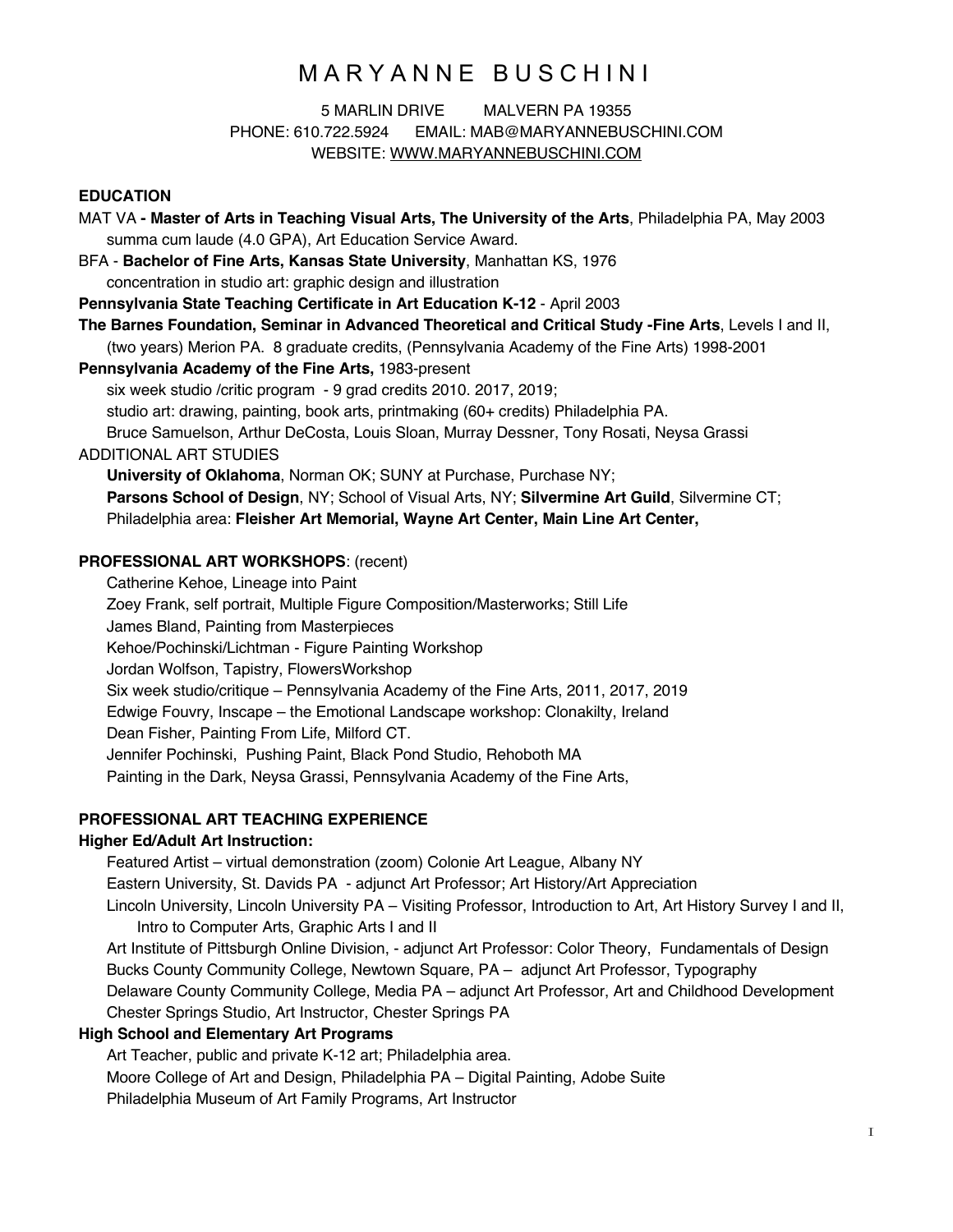# MARYANNE BUSCHINI

## **SELECTED JURIED, SOLO ART EXHIBITIONS, AWARDS and RESIDENCIES** 2022

## **JANUARY MEMBER SHOW – award – Chester County Art Association, West Chester PA**

TRAVELS FROM HOME – The Plastic Club, Philadelphia PA

FLORA and FAUNA – Studio B, Boyertown PA

WHAT THE WORLD IS TODAY, Duke Gallery- Community Art Center, Wallingford PA

## 2021

ART OF THE STATE 2021 The State Museum of Pennsylvania, Harrisburg PA DRAWN FROM LIFE 3 Upstream Gallery, Hastings on Hudson NY **MY FAVORITE THINGS Studio B Boyertown PA - Best in Show HOME, Juried Show, 2nd place, Community Arts Center, Wallingford PA** 124th ANNUAL – Fellowship of the Pennsylvania Academy of the Fine Arts, Philadelphia SOULS SHOT PORTRAIT PROJECT , venues around Philadelphia area 2021-2

## **Bethany Arts Residency, May, Ossining, NY**

#### 2020

INTERIORS, Bethlehem Home Contemporary Gallery, Bethlehem PA 15th ANNUAL JURIED SHOW, William Way LGBTQ Center, Philadelphia, PA READER WRITER ARTIST, DaVinci Art Alliance, Philadelphia PA 123rd ANNUAL JURIED SHOW - Fellowship of the Pennsylvania Academy of the Fine Art, Philadelphia PA REMEMBERING THE SUFFRAGISTS, Inliquid Gallery, Philadelphia online

2019

### **SOLO SHOW – Fireside Gallery, Main Line Unitarian Church, Devon PA**

"Philadelphia Stories" – cover literary magazine, 15th anniversary show – Cheltenham Art Center PA. **JURIED CE EXHIBIT -Pennsylvania Academy of the Fine Arts, Philadelphia Honorable mention.** BRICK BY BRICK, Off the Wall Gallery at Dirty Frank's, Philadelphia 78th ANNUAL PAINTING SHOW, Cheltenham Art Center,

CIVIL DISOBEDIENCE – QUEER NARRATIVES, DVAA: International House, Philadelphia.

## **SPRING MEMBERS SHOW Philadelphia TriState Artists Equity– Gogglework, Reading PA First Place and Solo Show Award.**

#### 2018

Creative Light Factory, Featured Artist, Spring City Mill Building, Spring City, PA

**Paint the Town Phoenixville, Invitational Plein Air, (2 awards) Teresa Haag Studio/Gallery** 115th Annual Small Oils Show – Philadelphia Sketch Club, Philadelphia

## **Spring Members Juried Show -Philadelphia TriState Artists Equity– Bull Center, West Chester University - honorable mention**

Women on Women, Blue Door Art Center, Yonkers NY

#### 2017

Painters on Location, Rye Arts Center, Rye NY

Tri-State Artists Equity Fall Juried Show, Community Art Center, Wallingford PA

## Prior to 2016

**FAME, Pennsylvania Academy of the Fine Arts Fellowship, juried show, Phila honorable mention First Place Award, Tri-State Artists Equity Fall Juried Show, Wallingford PA**

Faces of the Fallen, (2 portraits of soldiers), Arlington VA, 2001-02;

**Best of Show -Alumni Award of Excellence Prize - The Pennsylvania Academy of the Fine Arts, Gallery 1310, Juried Alumni Show 2001-02, Philadelphia PA.**